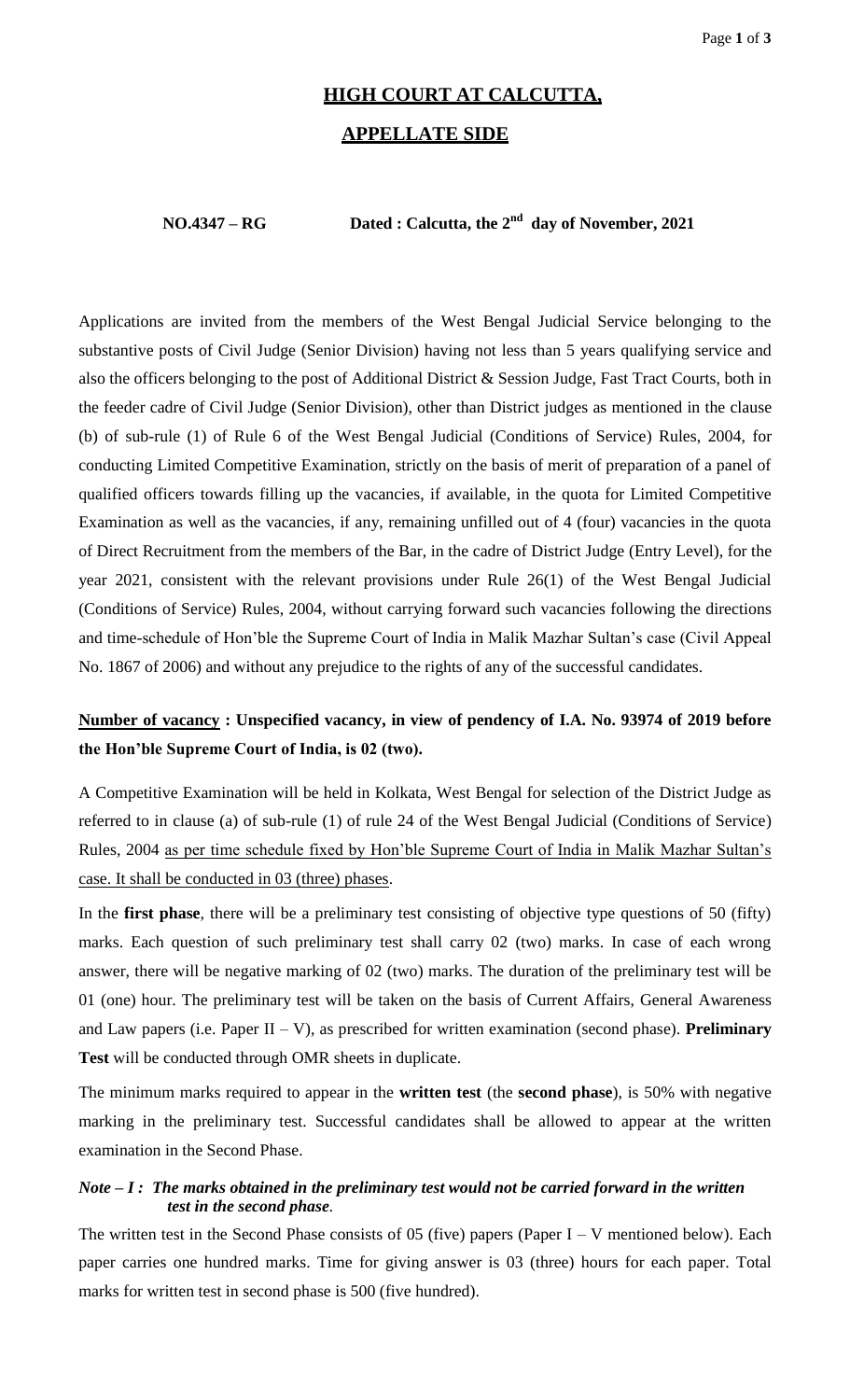The answer scripts shall be evaluated by adopting evaluation method. The qualifying marks on each subject will be 40 (forty) and in addition to that candidates must obtain 50% on aggregate in order to be successful in the written test in the second phase and further 100 (**one hundred)** marks are reserved for **Viva Voce/ Personality Test**. Total 300 (three hundred) marks in aggregate *i.e*. **50% of the total marks six hundred (600) will be the qualifying marks** for being empanelled in the panel for being appointed to the post of District Judge (Entry Level) by way of Direct Recruitment from the Bar in view of the decision of the Hon'ble Supreme Court of India passed in Writ Petition (C) No. 490 of 2007 (Hemani Malhotra – Vs. – High Court of Delhi) prohibiting fixation of any bench mark for vivavoce/personality test.

| Syllabus:- |
|------------|
|------------|

| Name of the paper | <b>Syllabus</b>                                                                                                                                                                                                                                                                                                                                  |
|-------------------|--------------------------------------------------------------------------------------------------------------------------------------------------------------------------------------------------------------------------------------------------------------------------------------------------------------------------------------------------|
| Paper-I           | 1. Translation from Bengali to English<br>2. Précis Writing.<br>3. Essay Writing on General Awareness Topics                                                                                                                                                                                                                                     |
| Paper-II          | 1. Code of Civil Procedure.<br>2. Arbitration & Conciliation Act.<br>3. Limitation Act.<br>4. Specific Relief Act.<br>5. Law relating to Intellectual Property.<br>6. Law relation to Contract.<br>7. Evidence Act.                                                                                                                              |
| Paper-III         | 1. Code of Criminal Procedure.<br>2. Indian Penal Code.<br>3. Negotiable Instruments Act (Sections 138 to 147).<br>4. NDPS Act.<br>5. Juvenile Justice (Care & Protection of Children) Act.<br>6. Protection of Children from Sexual Offences Act, 2012.<br>7. Protection of Women from Domestic Violence Act, 2005.                             |
| Paper-IV          | 1. Transfer of Property Act.<br>2. Constitutional Law.<br>Statutes on Hindu Law relating to Marriage, Succession, Adoption,<br>3.<br>Maintenance, Minority & Guardianship.<br>Muslim Law relating to Marriage, Maintenance, Minority &<br>4.<br>Guardianship.<br>5. Indian Succession Act.<br>6. Guardian and Wards Act.<br>7. Indian Trust Act. |
| Paper-V           | 1. West Bengal Premises Tenancy Act.<br>2. West Bengal Land Reforms Act.<br>3. West Bengal Estate Acquisition Act.<br>Bengal Public Demand Recovery Act.<br>4.<br>5. Industrial Disputes Act.<br>6.<br>Motor Vehicles Act.                                                                                                                       |

*Note – II : Candidates will not be allowed to answer the questions with the assistance of books/ Bare Acts in any of three phases of the entire examination procedure.* 

**Viva-voce** The Selection Board shall call such number of successful candidates in the written test in the second phase for viva-voce/personality test as it thinks fit strictly according to merit list prepared on the basis of aggregate marks obtained by those candidates, subject to availability of vacancy, if any, remains unfilled out of 04 (four) vacancies declared in the quota of Direct Recruitment from the Members of the Bar, for the year 2021.

The High Court reserves the right to relax above eligibility criteria and qualifying marks in each subject or aggregate, if required.